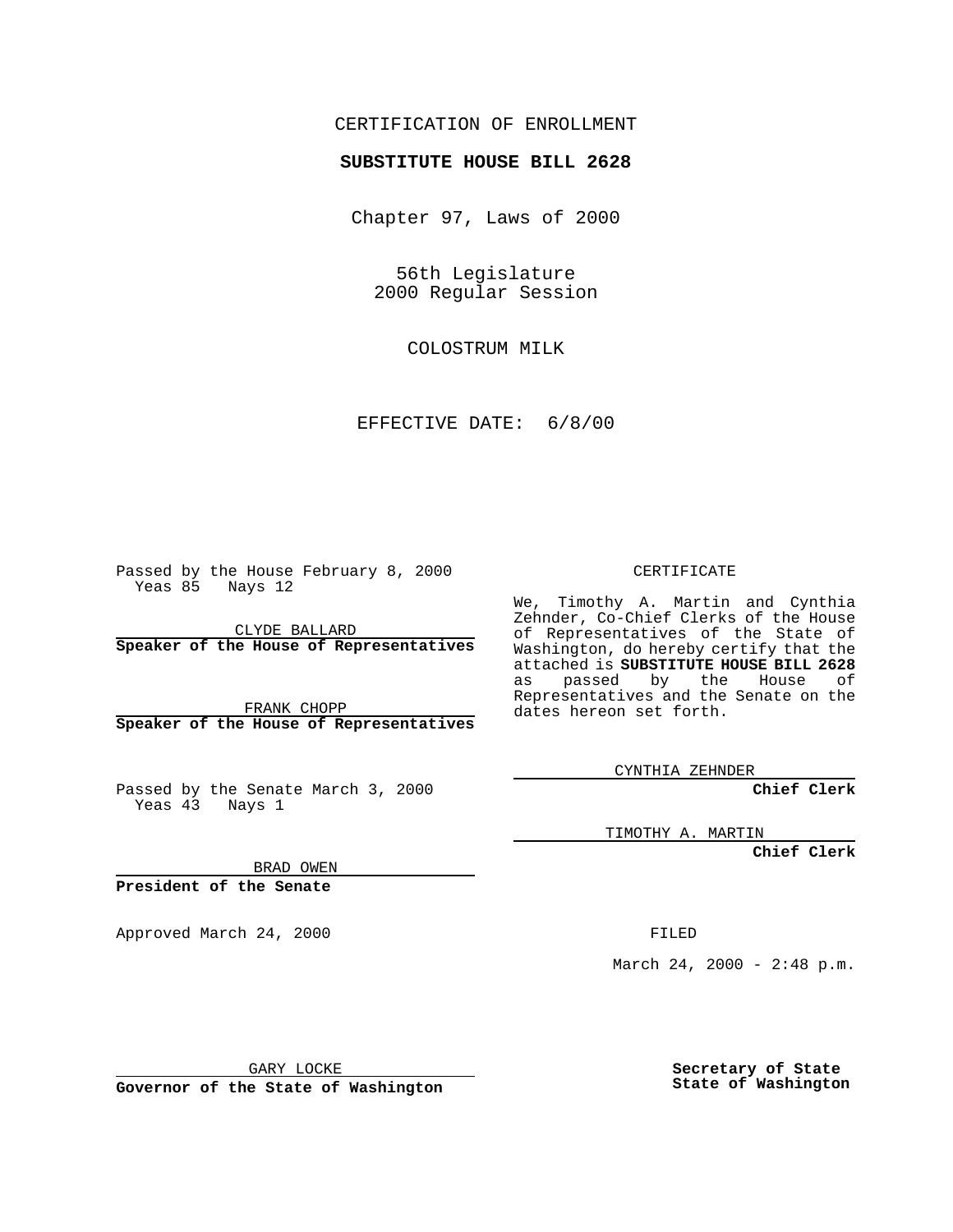## **SUBSTITUTE HOUSE BILL 2628** \_\_\_\_\_\_\_\_\_\_\_\_\_\_\_\_\_\_\_\_\_\_\_\_\_\_\_\_\_\_\_\_\_\_\_\_\_\_\_\_\_\_\_\_\_\_\_

\_\_\_\_\_\_\_\_\_\_\_\_\_\_\_\_\_\_\_\_\_\_\_\_\_\_\_\_\_\_\_\_\_\_\_\_\_\_\_\_\_\_\_\_\_\_\_

Passed Legislature - 2000 Regular Session

## **State of Washington 56th Legislature 2000 Regular Session**

**By** House Committee on Agriculture & Ecology (originally sponsored by Representatives Linville and G. Chandler)

Read first time 02/01/2000. Referred to Committee on .

1 AN ACT Relating to colostrum milk; and amending RCW 15.36.151.

2 BE IT ENACTED BY THE LEGISLATURE OF THE STATE OF WASHINGTON:

3 **Sec. 1.** RCW 15.36.151 and 1999 c 291 s 7 are each amended to read 4 as follows:

5 It is unlawful to sell, offer for sale, or deliver:

6 (1) Milk or products produced from milk from cows, goats, or other 7 mammals affected with disease or of which the owner thereof has refused 8 official examination and tests for disease; or

9 (2) Colostrum milk for consumption by humans, except that this 10 prohibition regarding colostrum milk does not apply to:

11 (a) Colostrum milk ((from cows that have been tested for 12 brucellosis within sixty days of parturition may)) made or to be made 13 available to persons having multiple sclerosis, or other persons acting 14 on their behalf, who, at the time of the initial sale, present a form, 15 signed by a licensed physician, certifying that the intended user has 16 multiple sclerosis and that the user releases the provider of the milk 17 from liability resulting from the consumption of the milk((<del>. Colostrum</del> 18 milk provided under this section is exempt from meeting the standards 19 for grade A raw milk required by this chapter)); or